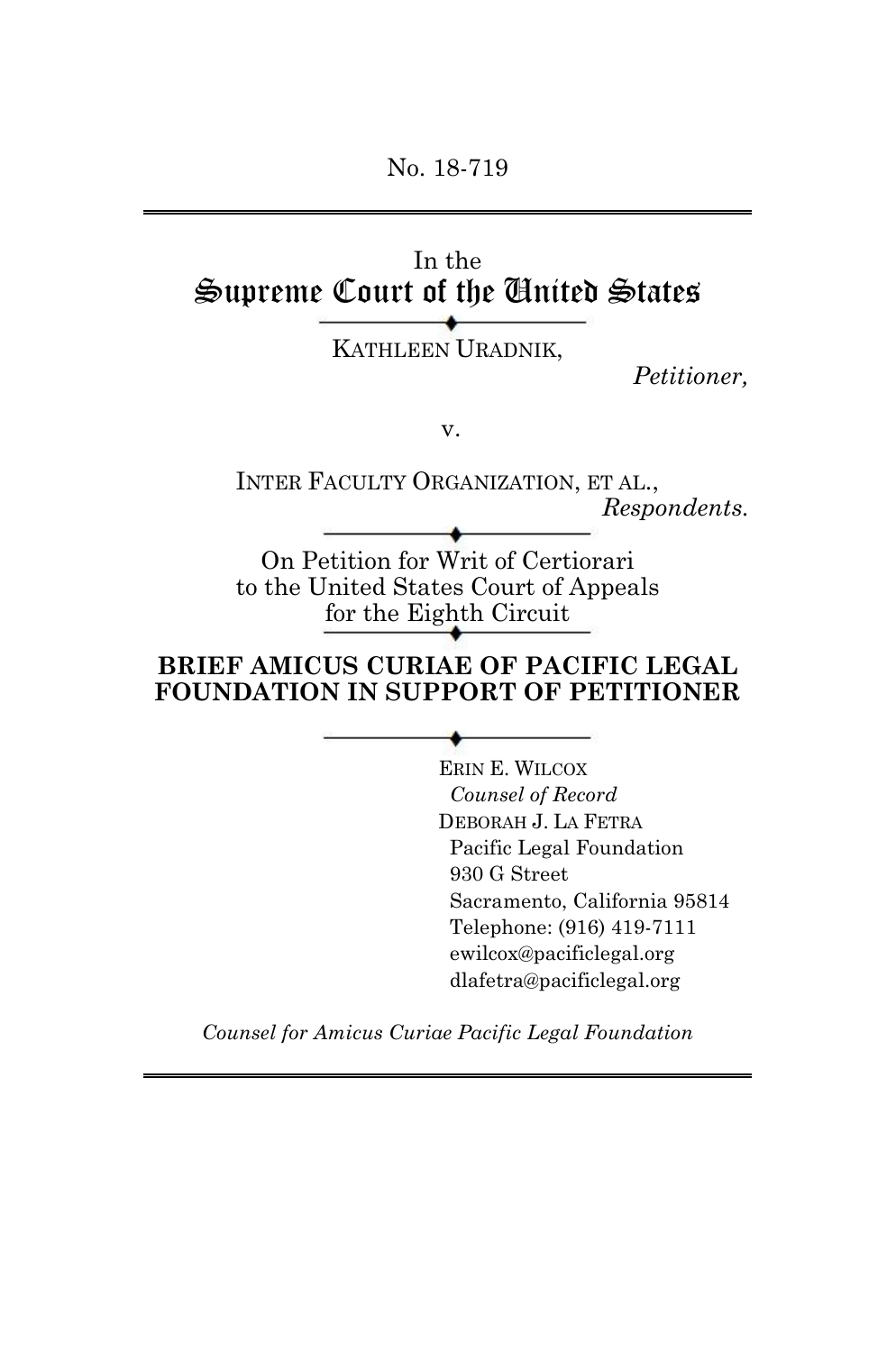# **QUESTION PRESENTED**

Whether it violates the First Amendment to appoint a labor union to represent and speak for public-sector employees who have declined to join the union?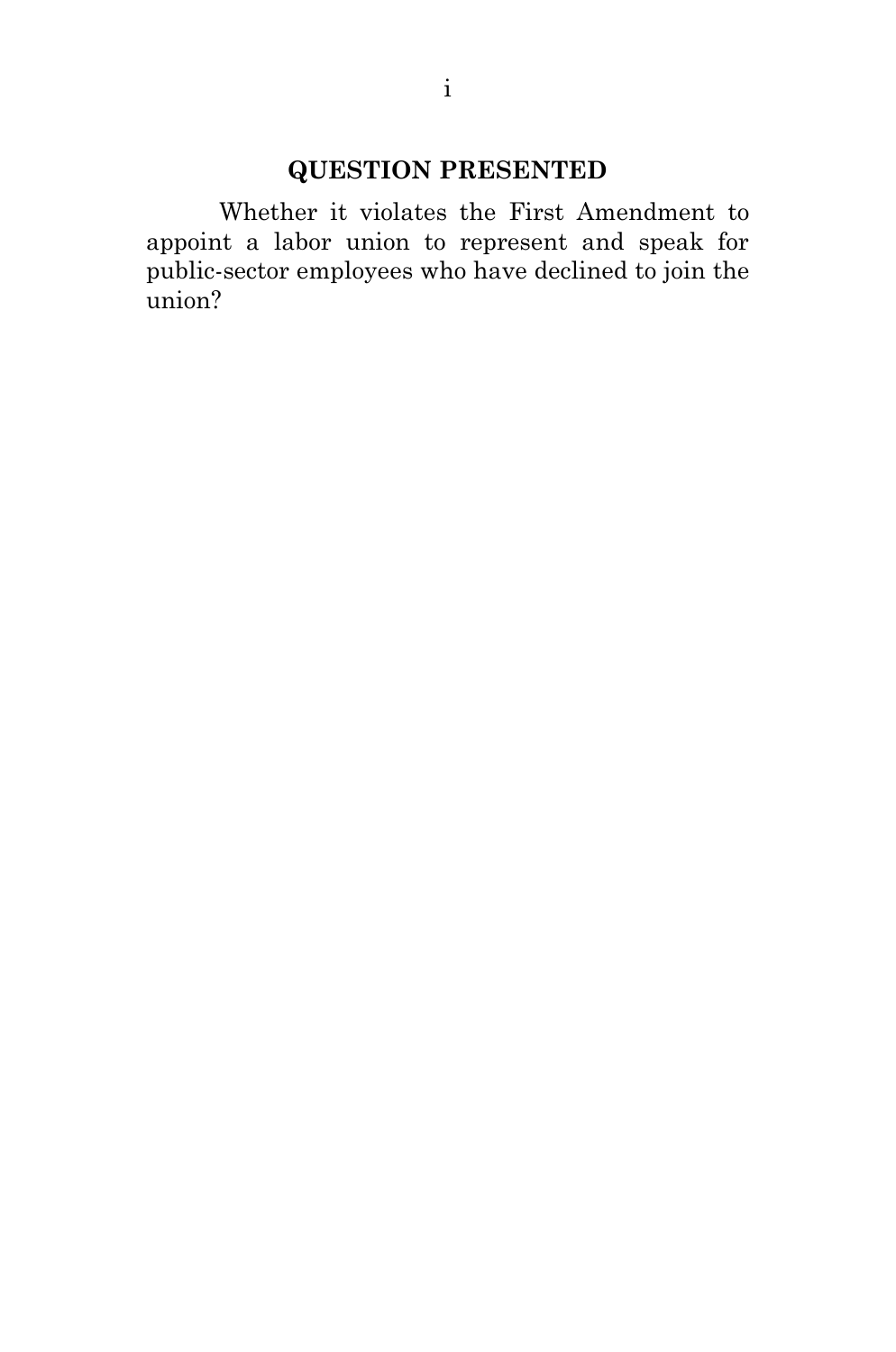# **TABLE OF CONTENTS**

|             | INTEREST OF AMICUS CURIAE  1                                                         |
|-------------|--------------------------------------------------------------------------------------|
|             | <b>INTRODUCTION AND SUMMARY OF</b><br>REASONS TO GRANT THE PETITION 2                |
|             | REASONS TO GRANT THE PETITION 4                                                      |
| Ι.          | <b>EXCLUSIVE REPRESENTATION</b><br>UNCONSTITUTIONALLY                                |
| $A_{-}$     | The Intertwined Freedoms of Speech and<br><b>Association Demand Equally Rigorous</b> |
| В.          | <b>Exclusive Representation Deprives</b><br>Nonmembers of the Right to Communicate   |
| II.         | THIS COURT SHOULD GRANT THE<br>PETITION TO OVERRULE KNIGHT 11                        |
| $A_{\cdot}$ | Compelled Speech is the Same as the<br>Compelled Funding of Speech 11                |
| В.          | Knight Cannot Support Infringement on                                                |
|             |                                                                                      |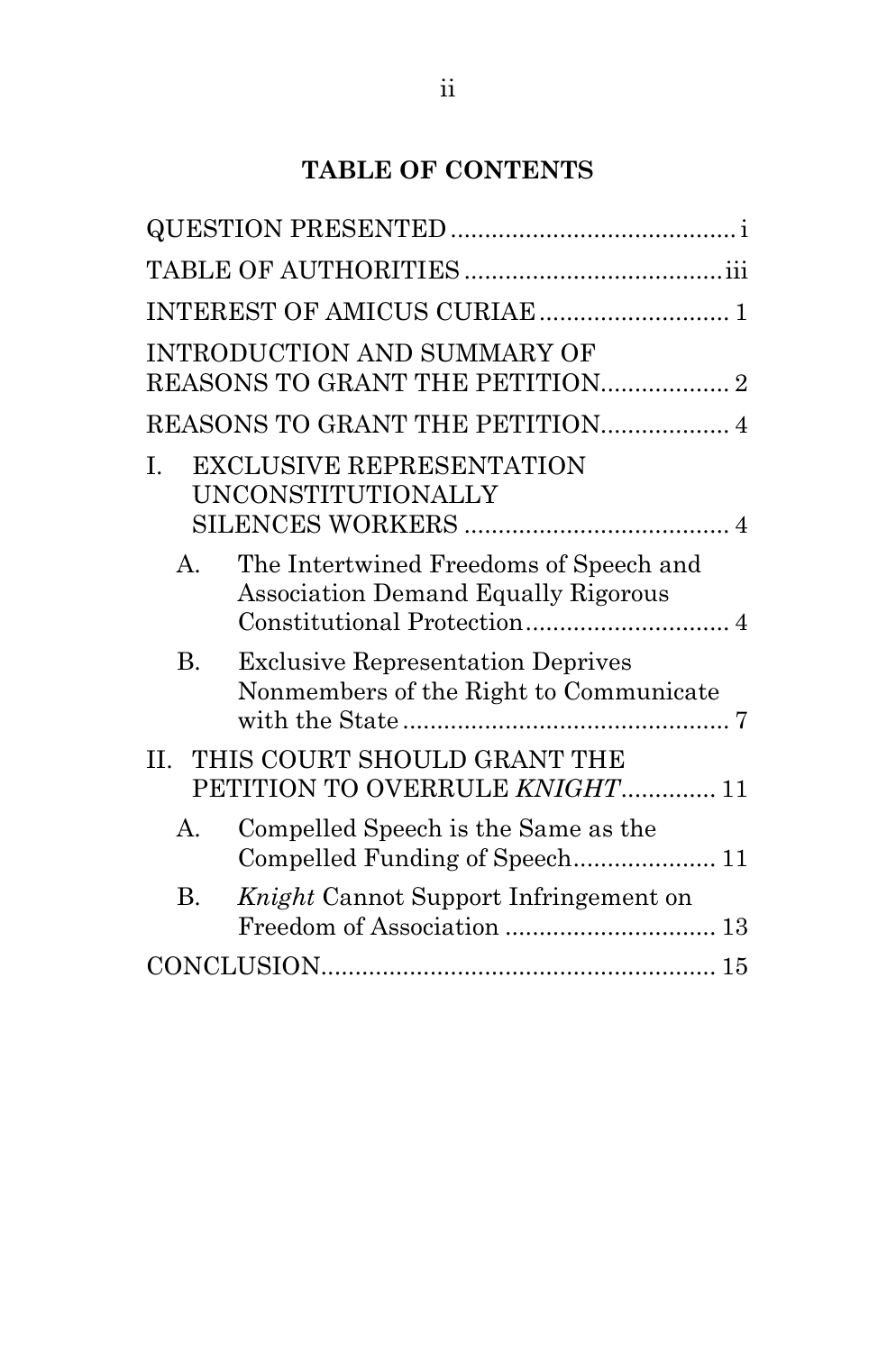## **TABLE OF AUTHORITIES**

| Cases                                                                  |
|------------------------------------------------------------------------|
| Abood v. Detroit Bd. of Educ.,                                         |
| Am. Commc'ns Ass'n v. Douds,                                           |
| Autor v. Pritzker,                                                     |
| Bierman v. Dayton,<br>900 F.3d 570 (8th Cir. 2018), petition for cert. |
| Bosse v. Oklahoma,                                                     |
| Brandenburg v. Ohio,                                                   |
| Bridgeport Way Cmty. Ass'n v. City of Lakewood,                        |
| Brosterhous v. State Bar of Cal.,                                      |
| Carey v. Brown,                                                        |
| Cumero v. Pub. Emp't Relations Bd.,                                    |
| Davenport v. Wash. Educ. Ass'n,                                        |
| Eu v. San Francisco County<br>Democratic Cent. Comm.,                  |
|                                                                        |
| Fed. Election. Comm'n v. Wisconsin Right<br>to Life, Inc.,             |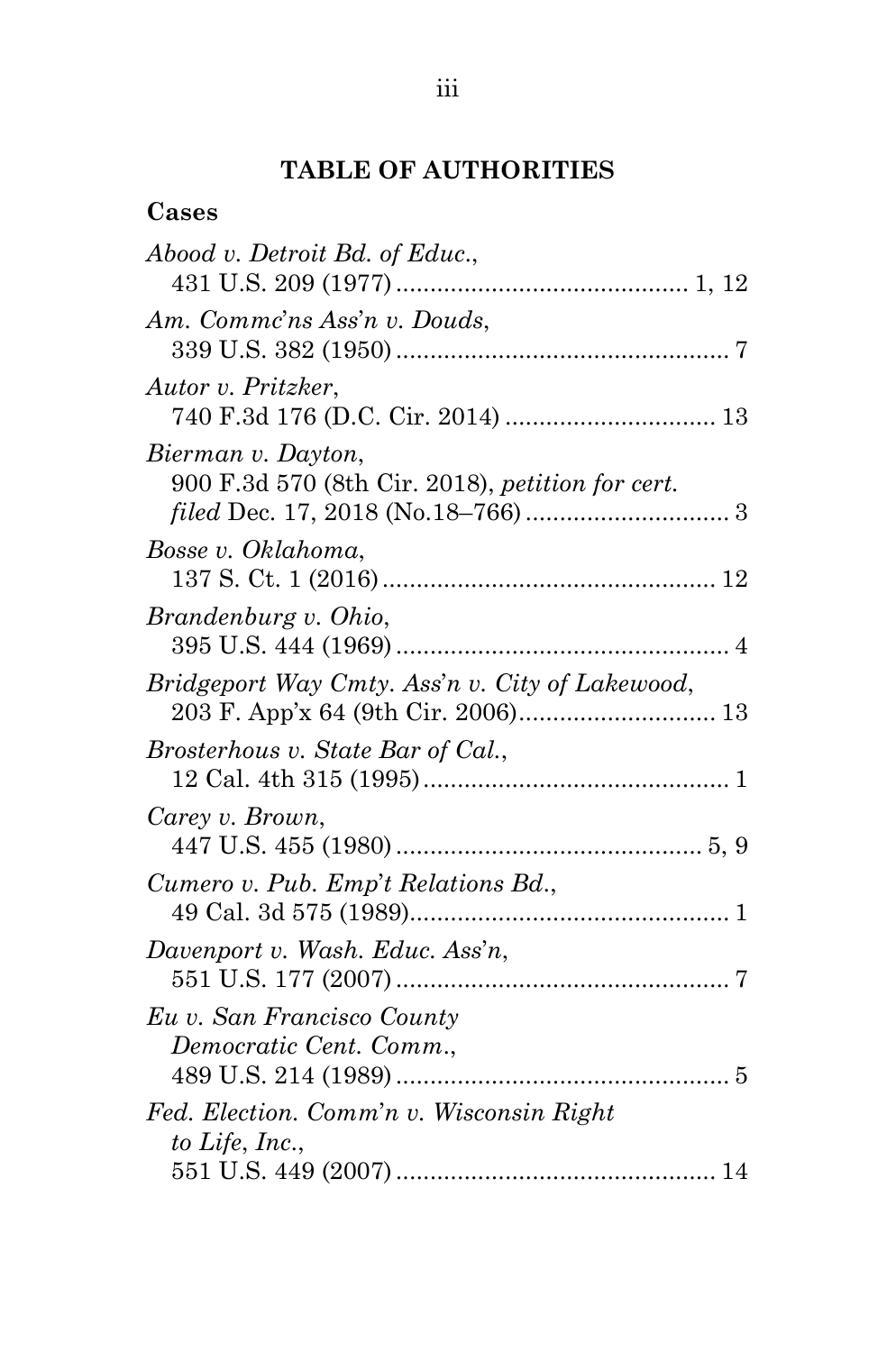| Federal Election Comm'n v. Colorado Republican                                                   |  |
|--------------------------------------------------------------------------------------------------|--|
| Federal Campaign Comm.,                                                                          |  |
| Friedrichs v. Cal. Teachers Ass'n,                                                               |  |
| Harris v. Quinn,                                                                                 |  |
| Int'l Union, United Auto., Aerospace and Agric.<br><b>Implement Workers of America v. Brock,</b> |  |
| Janus v. Am. Fed'n of State, Cty., and<br>Mun. Emps., Council 31,                                |  |
| Keller v. State Bar of Cal.,                                                                     |  |
| Knox v. Serv. Emps. Int'l Union, Local 1000,                                                     |  |
| Lehnert v. Ferris Faculty Ass'n,                                                                 |  |
| Minnesota State Bd. for Community<br>Colleges v. Knight,                                         |  |
| N.Y. State Bd. of Elections v. Torres,                                                           |  |
| $NLRB$ v. Allis-Chambers Mfg. Co.,                                                               |  |
| Patterson v. McLean Credit Union,                                                                |  |
| Pearson v. Callahan,                                                                             |  |
|                                                                                                  |  |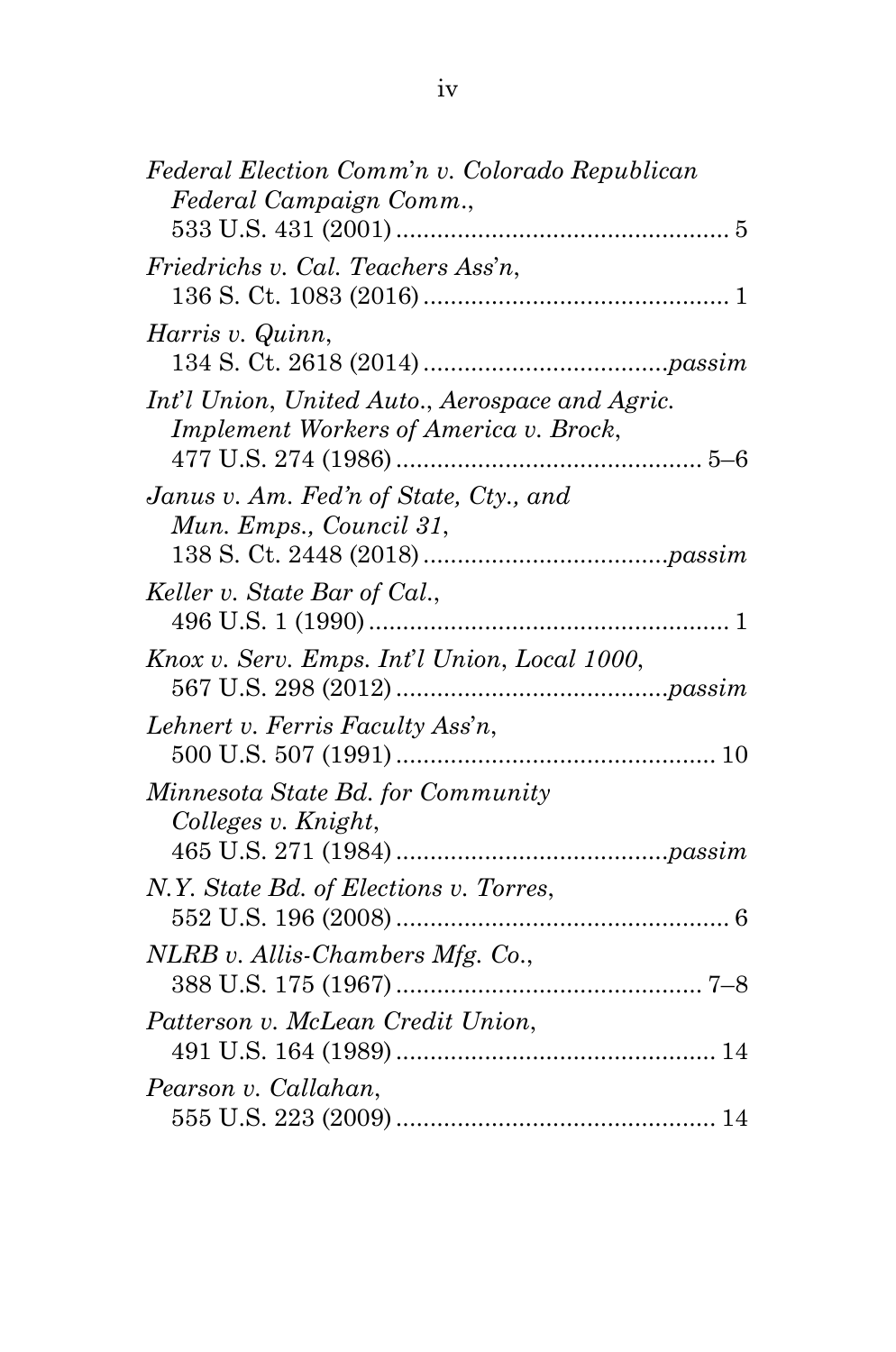| Police Dep't of the City of Chicago v. Mosley,   |
|--------------------------------------------------|
| Regan v. Taxation with Representation of Wash.,  |
| Riley v. Nat'l Fed'n of the Blind of N.C., Inc., |
| Shelton v. Tucker,                               |
| Tashjian v. Republican Party of Connecticut,     |
| Thomas v. Collins,                               |
| United States v. Associated Press,               |
| Univ. Prof ls of Ill., Local 4100 v. Edgar,      |
| W. Va. State Bd. of Education v. Barnette,       |
| Washington v. Seattle Sch. Dist. No. 1,          |
| Whitney v. Cal.,                                 |
| Wooley v. Maynard,                               |
| <b>Statutes</b>                                  |
|                                                  |
|                                                  |
|                                                  |
|                                                  |
|                                                  |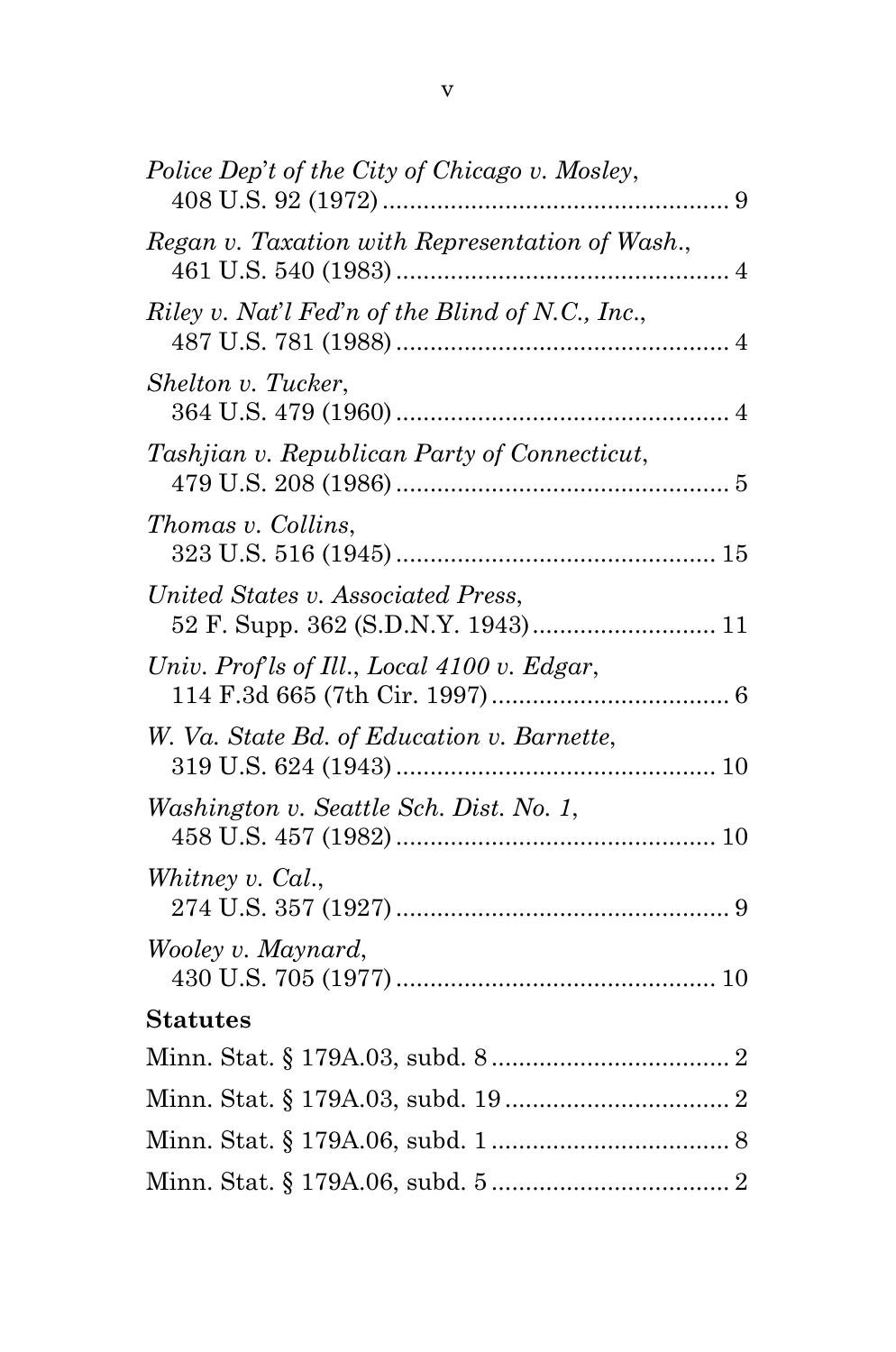| <b>Rules</b>                                                                                                                                                                          |
|---------------------------------------------------------------------------------------------------------------------------------------------------------------------------------------|
|                                                                                                                                                                                       |
|                                                                                                                                                                                       |
| Miscellaneous                                                                                                                                                                         |
| Chavez, Linda & Gray, Daniel,<br>Betrayal: How Union Bosses Shake Down their<br><b>Members and Corrupt American Politics</b>                                                          |
| Hayek, Friedrich A.,                                                                                                                                                                  |
| Madison, James,<br>Speech in the Virginia Ratifying Convention on<br>Control of the Military, June 16, 1788, in History of<br><i>the Virginia Federal Convention of 1788, vol. 1,</i> |
| Malin, Martin H.,<br>The Legal Status of Union Security Fee Arbitration<br>After Chicago Teachers Union v. Hudson,                                                                    |
| Rothbard, Murray N.,<br>Man, Economy, and State                                                                                                                                       |
| The American Heritage Dictionary of the English                                                                                                                                       |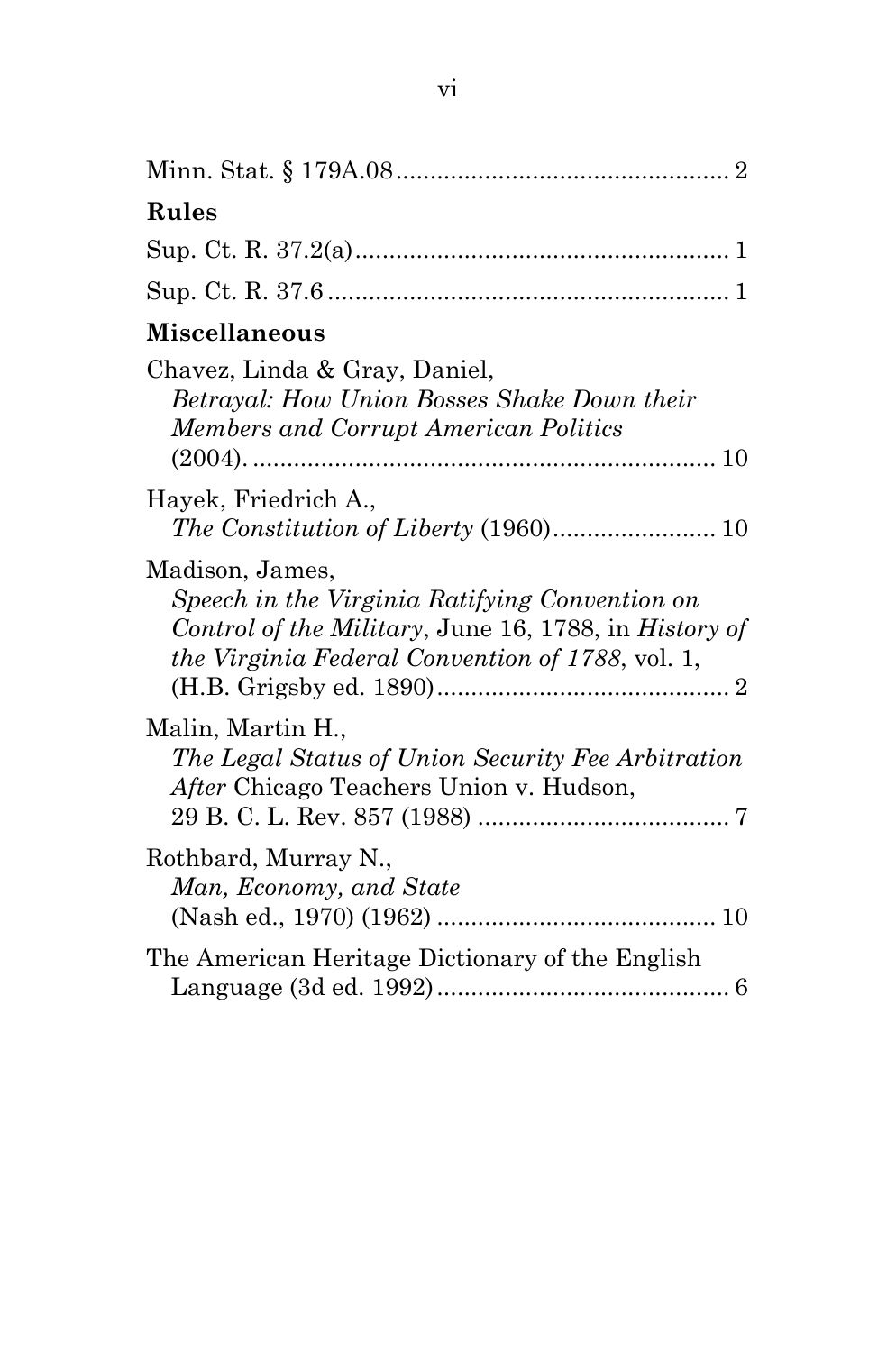#### **INTEREST OF AMICUS CURIAE**

Pacific Legal Foundation (PLF) was founded in 1973 and is widely recognized as the largest and most experienced nonprofit legal foundation of its kind.<sup>[1](#page-7-0)</sup> Among other matters affecting the public interest, PLF has repeatedly litigated in defense of the First Amendment rights of workers. PLF attorneys were counsel of record in *Keller v. State Bar of Cal*., 496 U.S. 1 (1990); *Brosterhous v. State Bar of Cal.*, 12 Cal. 4th 315 (1995); and *Cumero v. Pub. Emp*'*t Relations Bd*., 49 Cal. 3d 575 (1989). PLF has participated as amicus curiae in all of the most important cases involving the application of the First Amendment freedoms of speech and association to instances of government compulsion, from *Abood v. Detroit Bd. of Educ*., 431 U.S. 209 (1977), to *Knox v. Serv. Emps. Int*'*l Union*, *Local 1000*, 567 U.S. 298 (2012), *Harris v. Quinn*, 134 S. Ct. 2618 (2014), *Friedrichs v. Cal. Teachers Ass*'*n*, 136 S. Ct. 1083 (2016), and *Janus v. American Federation of State*, *County, and Municipal Employees*, *Local 31*, 138 S. Ct. 2448 (2018).

 $\overline{a}$ 

<span id="page-7-0"></span><sup>1</sup> Pursuant to this Court's Rule 37.2(a), all parties have consented to the filing of this brief. Counsel of record for all parties received notice at least 10 days prior to the due date of the Amicus Curiae's intention to file this brief.

Pursuant to Rule 37.6, Amicus Curiae affirms that no counsel for any party authored this brief in whole or in part, and no counsel or party made a monetary contribution intended to fund the preparation or submission of this brief. No person other than Amicus Curiae, its members, or its counsel made a monetary contribution to its preparation or submission.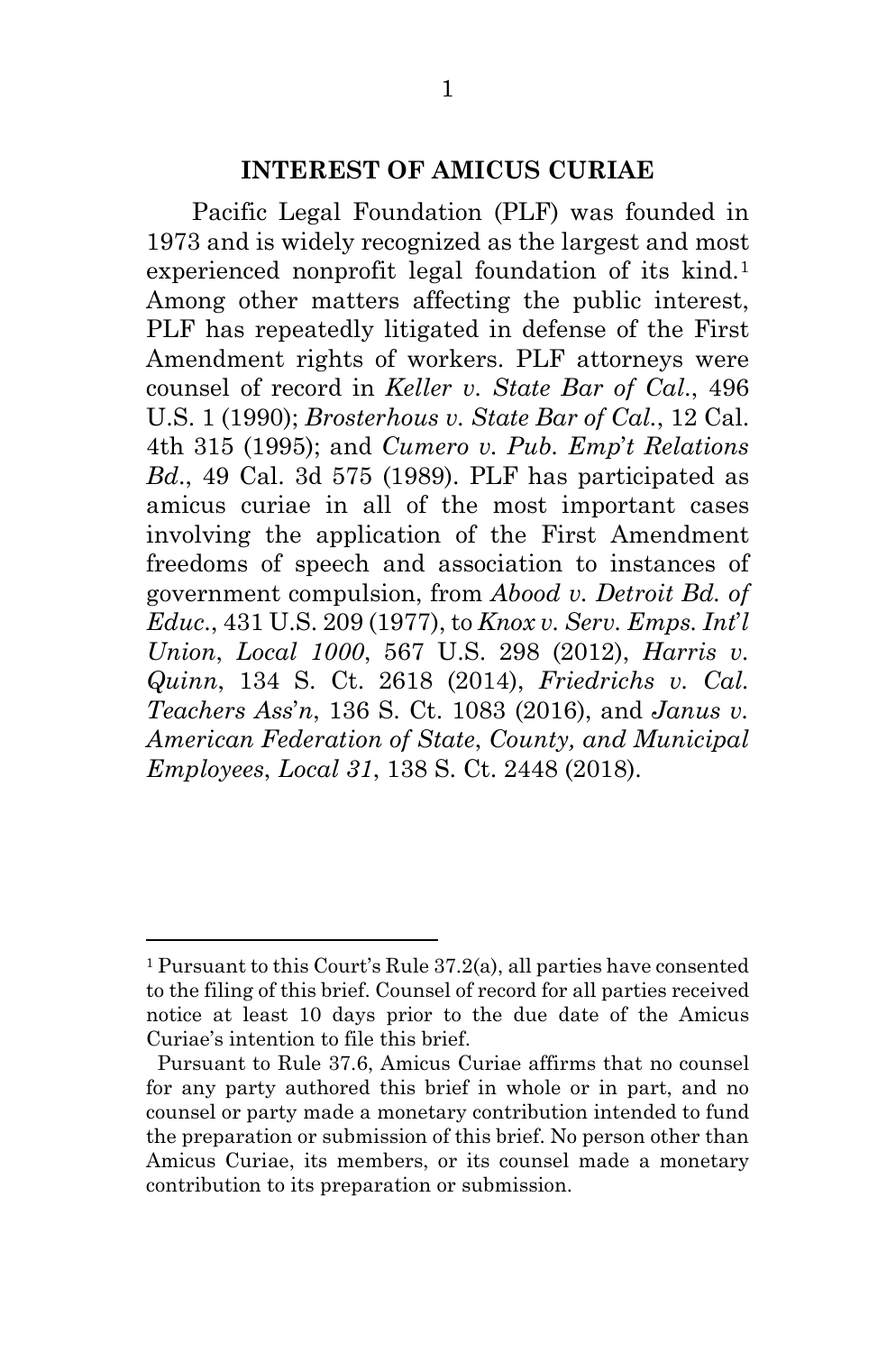#### **INTRODUCTION AND SUMMARY OF REASONS TO GRANT THE PETITION**

The idea that "there are more instances of the abridgement of freedom of the people by gradual and silent encroachments by those in power than by violent and sudden usurpations" is one of the primary justifications for the addition of the Bill of Rights to the U.S. Constitution. *See* James Madison, *Speech in the Virginia Ratifying Convention on Control of the Military*, June 16, 1788, in *History of the Virginia Federal Convention of 1788*, vol. 1, p. 130 (H.B. Grigsby ed. 1890). The present case, in which a public university professor is forced into unwelcome exclusive representation by a labor union in violation of her rights to free speech and association under the First Amendment, is a prime example of the continuing danger of this dynamic.

Though she is not a union member, Petitioner Kathleen Uradnik is compelled by state law to accept Respondent Inter Faculty Organization (IFO) as her exclusive representative. Minn. Stat. § 179A.03, subd. 8. As the exclusive representative, IFO has the exclusive right to meet and negotiate with Uradnik's state employer on her behalf over the terms and conditions of her employment like working hours, compensation, and personnel policies. Minn. Stat. §§ 179A.06, subd. 5; 179A.03, subd. 19. Because Uradnik is a professional employee, IFO can also negotiate over matters that are *not* classified as terms and conditions of employment. Minn. Stat. § 179A.08. Even though Uradnik disagrees with IFO on many of its positions and does not want it to speak for her, IFO's status as exclusive representative means Uradnik's voice is effectively silenced.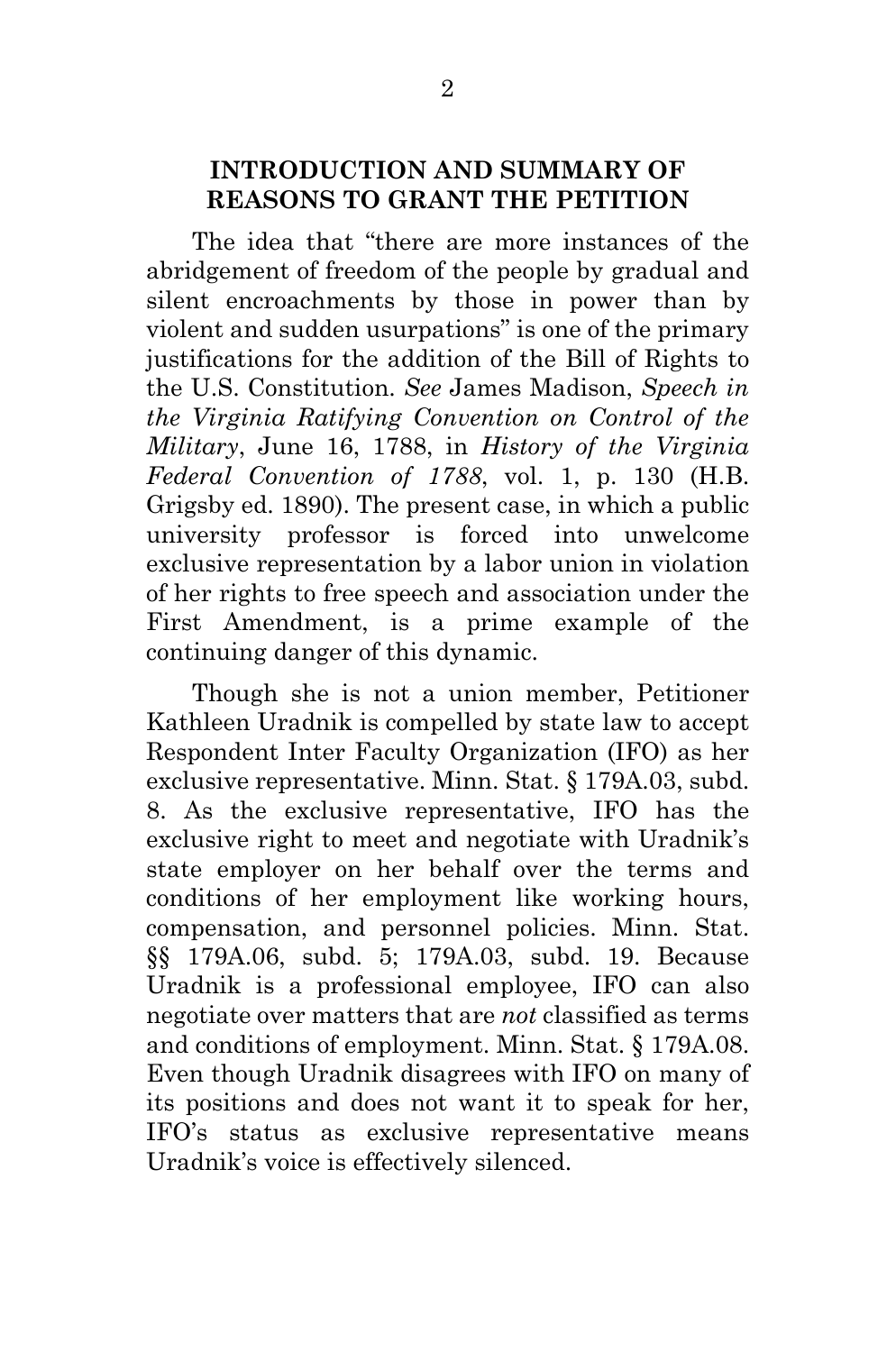In the last seven years, this Court has repeatedly called into question schemes which compel publicsector workers to associate with labor unions against their will. *See Knox*, 567 U.S. at 310–11; *Harris*, 134 S. Ct. at 2639; *Janus*, 138 S. Ct. at 2483. In *Janus*, the Court made clear that exclusive representation, like the scheme at issue in this case, is "itself a significant impingement on associational freedoms that would not be tolerated in other contexts." 138 S. Ct. at 2478. Despite this, lower courts continue to uphold exclusive representation schemes, relying on the now doctrinally questionable *Minnesota State Bd. for Community Colleges v. Knight*, 465 U.S. 271 (1984).

Uradnik's case squarely presents the "other context[]" this Court alluded to in *Janus*, and affords this Court the opportunity to examine exclusive representation in light of its impact on workers' First Amendment freedoms of speech and association.

This petition also allows this Court to consider whether *Knight* is still good law in light of the Court's recent decisions rejecting compelled funding of labor unions' political speech. The lower courts in this case relied on the Eighth Circuit's recent decision in *Bierman v. Dayton*, where that court concluded in a broad reading of *Knight* that the state had not impinged on the plaintiffs' First Amendment rights in part because they were not compelled to pay a mandatory fee to the union. 900 F.3d 570, 574 (8th Cir. 2018), *petition for cert. filed* Dec. 17, 2018 (No. 18–766). After this Court's line of decisions culminating in *Janus*, however, *Knight* can no longer support such an extensive infringement on Uradnik's constitutional rights.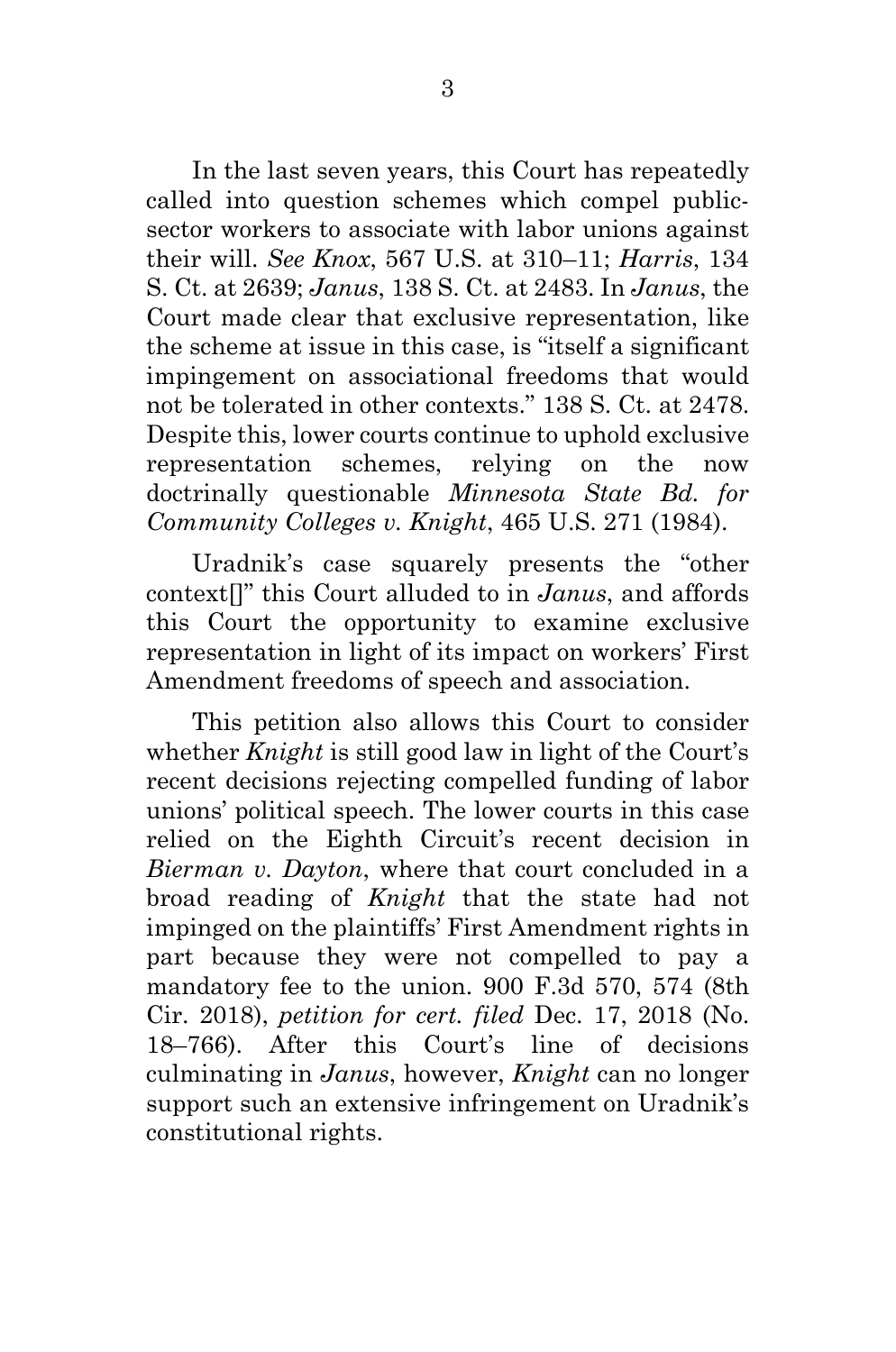The petition for writ of certiorari should be granted.

#### **REASONS TO GRANT THE PETITION**

#### **I**

### **EXCLUSIVE REPRESENTATION UNCONSTITUTIONALLY SILENCES WORKERS**

### **A. The Intertwined Freedoms of Speech and Association Demand Equally Rigorous Constitutional Protection**

Freedom of association, like the freedom of speech, "lies at the foundation of a free society." *Shelton v. Tucker*, 364 U.S. 479, 486 (1960). In large part this is because the right to associate "makes the right to express one's views meaningful." *Knight*, 465 U.S. at 309. The right to associate logically includes a corresponding right *not* to associate. *Knox*, 567 U.S. at 309 ("Freedom of association . . . plainly presupposes a freedom not to associate."); *see also Riley v. Nat*'*l Fed*'*n of the Blind of N.C., Inc*., 487 U.S. 781, 797 (1988) ("[F]reedom of speech . . . necessarily compris[es] the decision of both what to say and what not to say.").

The Constitution firmly guards the First Amendment rights of individuals and groups—the state may not prohibit ideas it disfavors or compel endorsement of ideas it approves, *see Brandenburg v. Ohio*, 395 U.S. 444, 447–48 (1969) (per curiam), or "place obstacles" to a person's exercise of his or her First Amendment freedoms, *see Regan v. Taxation with Representation of Wash*., 461 U.S. 540, 549–50 (1983). A governmental interest in favoring one form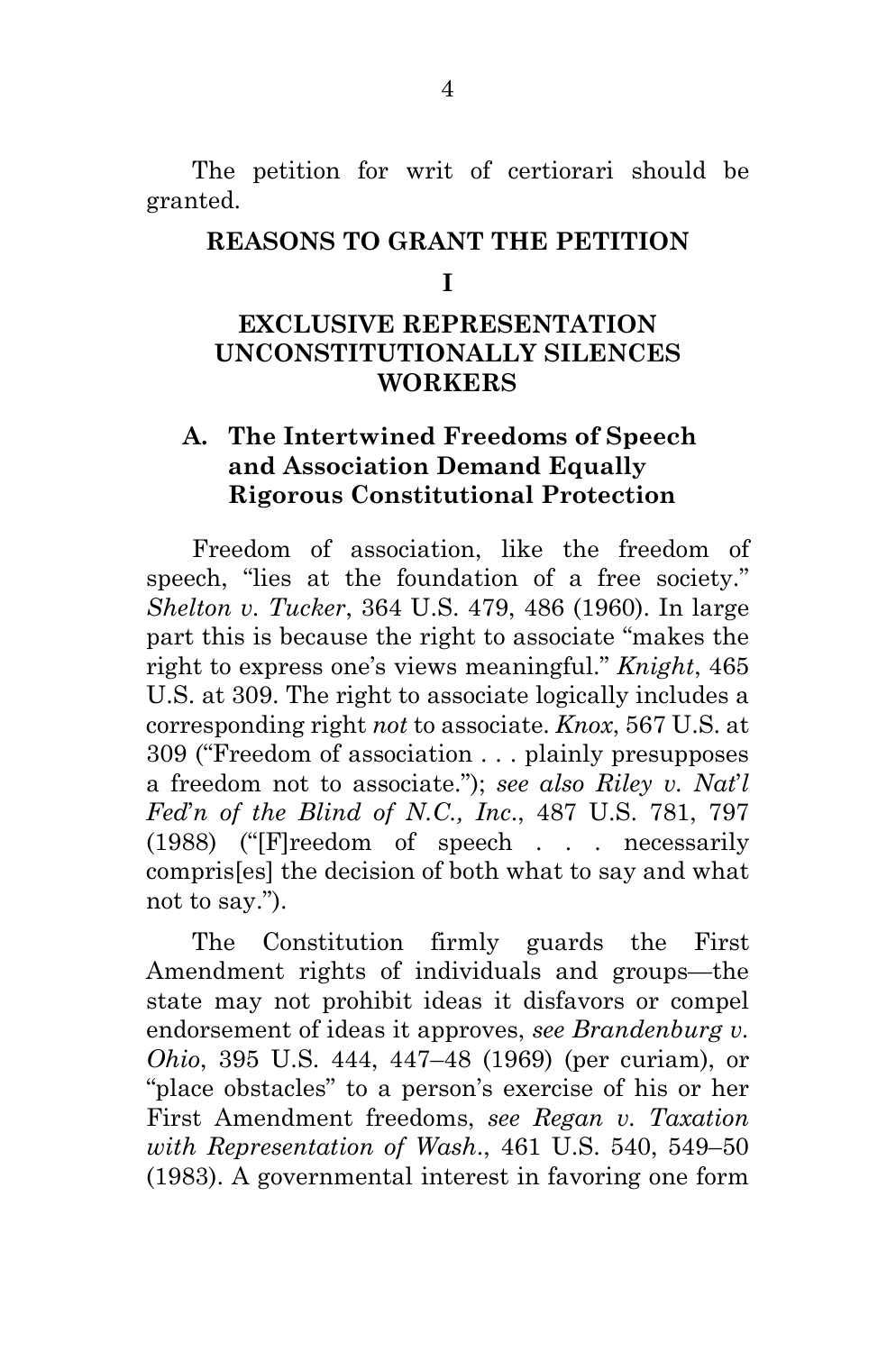of speech over another is constitutionally illegitimate. *Carey v. Brown*, 447 U.S. 455, 468 (1980).

The right to speak and associate and the corresponding right to refrain from speaking and associating are protected by the First Amendment through closely intertwined analyses. *See Eu v. San Francisco County Democratic Cent. Comm*., 489 U.S. 214, 224 (1989) ("Barring political parties from endorsing and opposing candidates not only burdens their freedom of speech but also infringes upon their freedom of association."). The link between freedom of speech and freedom of association is most commonly seen in the context of political speech. For instance, political parties may determine who is entitled to membership and, conversely, the parties are not presumed to speak for those who may be eligible for membership but choose not to participate. *Tashjian v. Republican Party of Connecticut*, 479 U.S. 208, 214 (1986) (An individual voter has the right to associate with the political party of his or her choice and a political party has a right to "identify the people who constitute the association.").

An association takes on the characteristics and preferences of its membership, and by joining together, the membership's speech is amplified. *See Federal Election Comm*'*n v. Colorado Republican Federal Campaign Comm*., 533 U.S. 431, 448 n.10 (2001) ("We have repeatedly held that political parties and other associations derive rights from their members."). This premise underlies the concept of associational standing, which recognizes that "the primary reason people join an organization is often to create an effective vehicle for vindicating interests that they share with others." *Int*'*l Union*, *United*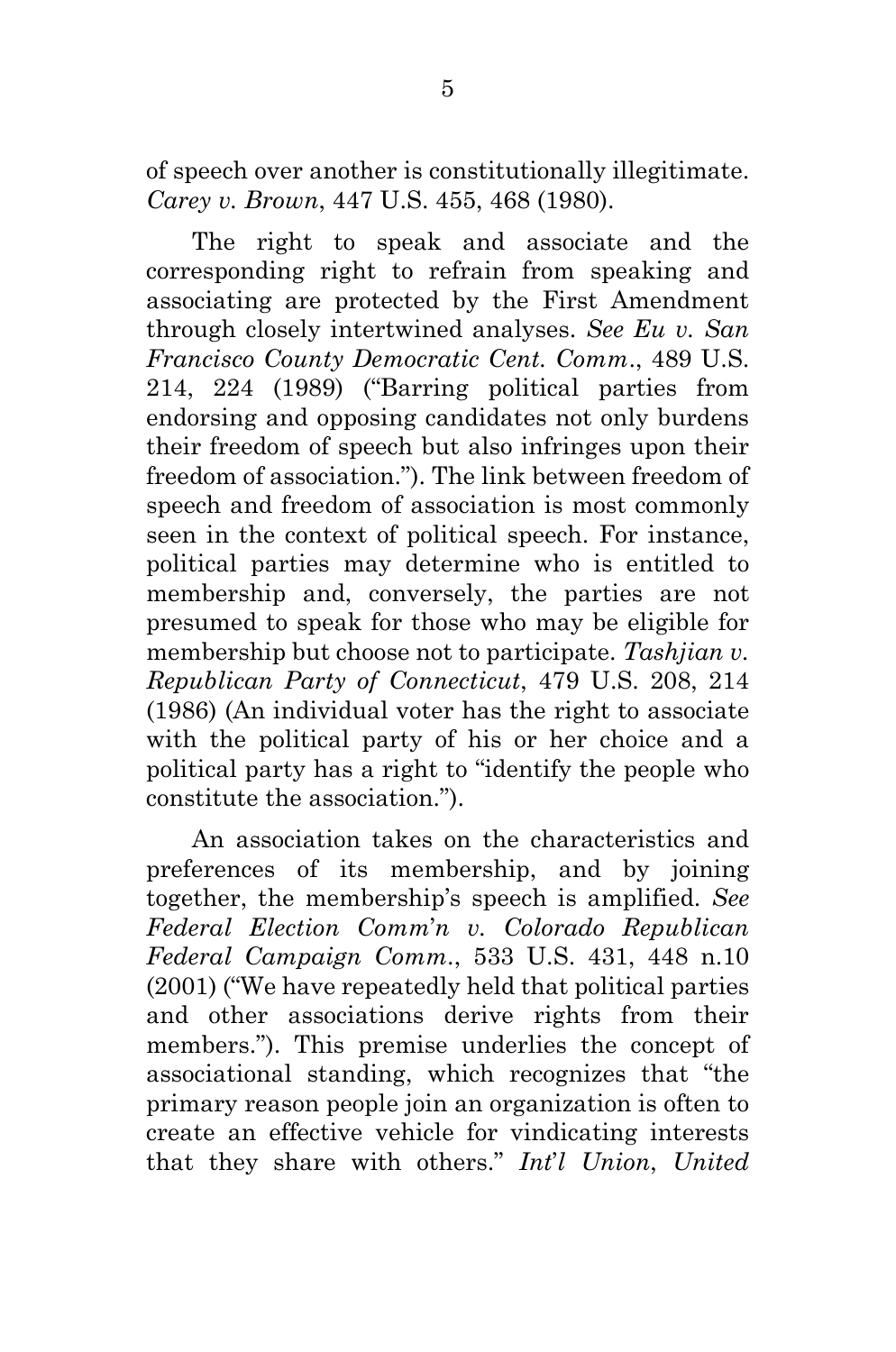*Auto*., *Aerospace and Agric. Implement Workers of America v. Brock*, 477 U.S. 274, 290 (1986). Labor unions, as one of those "other associations," derive their right to speak from the rights of their union members. In the present case, Uradnik is not a union member, and therefore IFO should have no right much less an exclusive right—to speak on her behalf.

This Court's focus should be on the nonmembers, like Uradnik, forced to associate with IFO through exclusive representation. Unlike individual workers, who have constitutionally protected rights to present their own views on an equal basis with others, "[c]ollective bargaining is not a fundamental right," and a union and its members "are not suspect classes." *Univ. Prof*'*ls of Ill*., *Local 4100 v. Edgar*, 114 F.3d 665, 667 (7th Cir. 1997). As a nonmember, Uradnik is not "associated" with IFO in any ordinary meaning of that word. *See*, *e.g.*, *Association*, The American Heritage Dictionary of the English Language (3d ed. 1992) ("associate" defined as "to join as a partner, ally, or friend;" "to connect in the mind or the imagination;" "to keep company;" "a person united with another or others in an act, an enterprise, or a business").

The First Amendment encourages an "open marketplace" where the ideas of individuals and groups are free to compete without government interference. *N.Y. State Bd. of Elections v. Torres*, 552 U.S. 196, 208 (2008). The exclusive representation scheme at issue in this case seizes Uradnik's First Amendment rights and hands them over to a union she does not support and is not a member of. The right to speak and associate are among the most fundamental rights protected by the Constitution, and this Court should take this case to carefully consider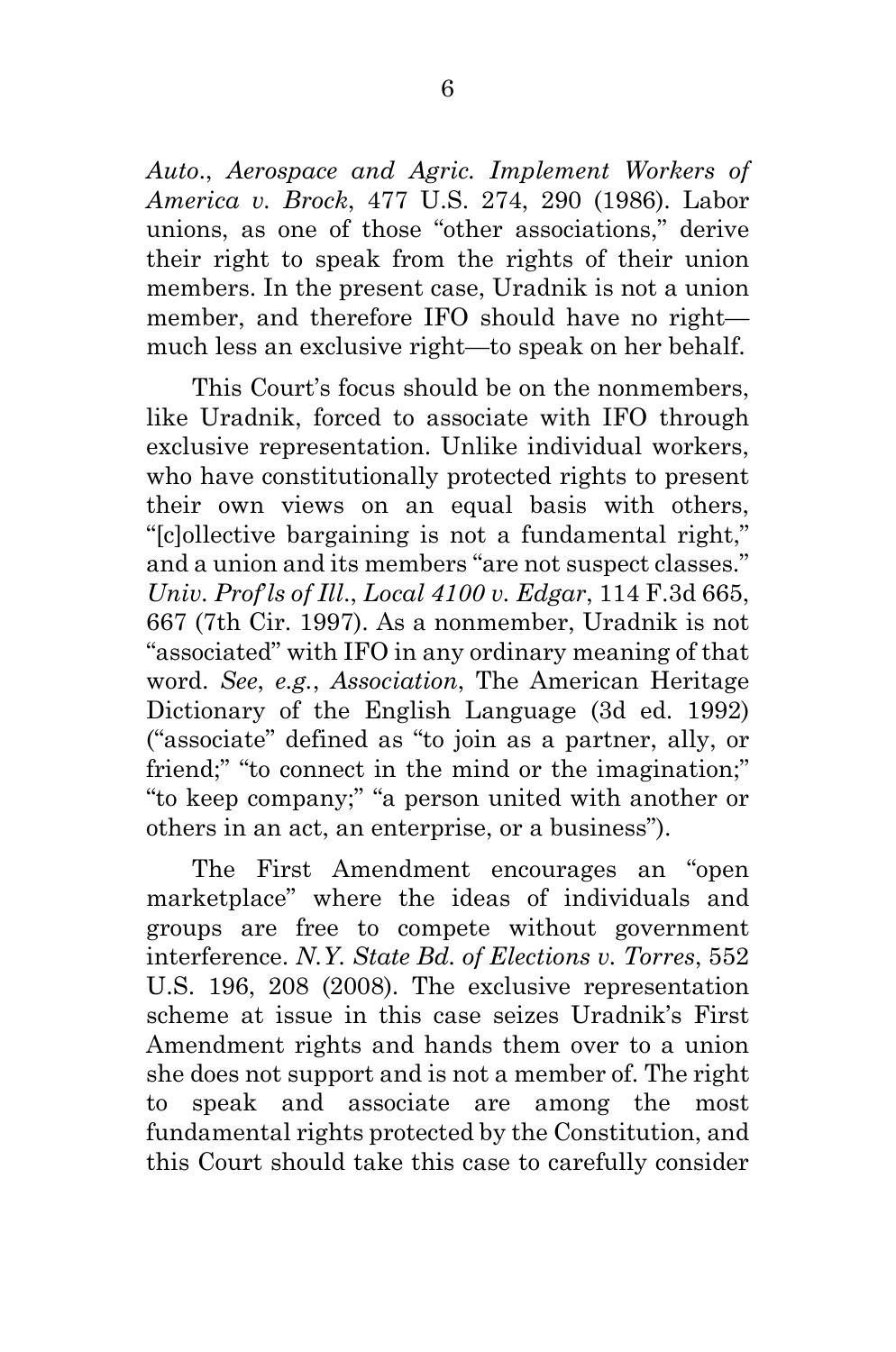whether exclusive representation is compatible with its strong protection of these individual rights.

### **B. Exclusive Representation Deprives Nonmembers of the Right to Communicate with the State**

Unions designated as exclusive representatives have special privileges not available to individual employees. *See Janus*, 138 S. Ct. at 2467. Under Minnesota state law, IFO, and only IFO, may determine the employment terms and conditions of professors like Uradnik, and purports to represent the entire workforce in its lobbying efforts. *See NLRB v. Allis-Chambers Mfg. Co*., 388 U.S. 175, 180 (1967); *Am. Commc*'*ns Ass*'*n v. Douds*, 339 U.S. 382, 401 (1950) ("[I]ndividual employees are required by law to sacrifice rights which, in some cases, are valuable to them" under exclusive representation, and "[t]he loss of individual rights for the greater benefit of the group results in a tremendous increase in the power of the representative of the group—the union."). If unions "have no constitutional entitlement to the fees of nonmember-employees," *Davenport v. Wash. Educ. Ass*'*n*, 551 U.S. 177, 185 (2007), how can unions be entitled to the forced association of nonmember employees through exclusive representation laws? *See* Martin H. Malin, *The Legal Status of Union Security Fee Arbitration After* Chicago Teachers Union v. Hudson, 29 B. C. L. Rev. 857, 870 n.87 (1988) ("One cannot distinguish the constitutional validity of the fee from the constitutional validity of the exclusive representation principle.").

The lower courts found it significant that Uradnik is not required to pay mandatory fees to the union.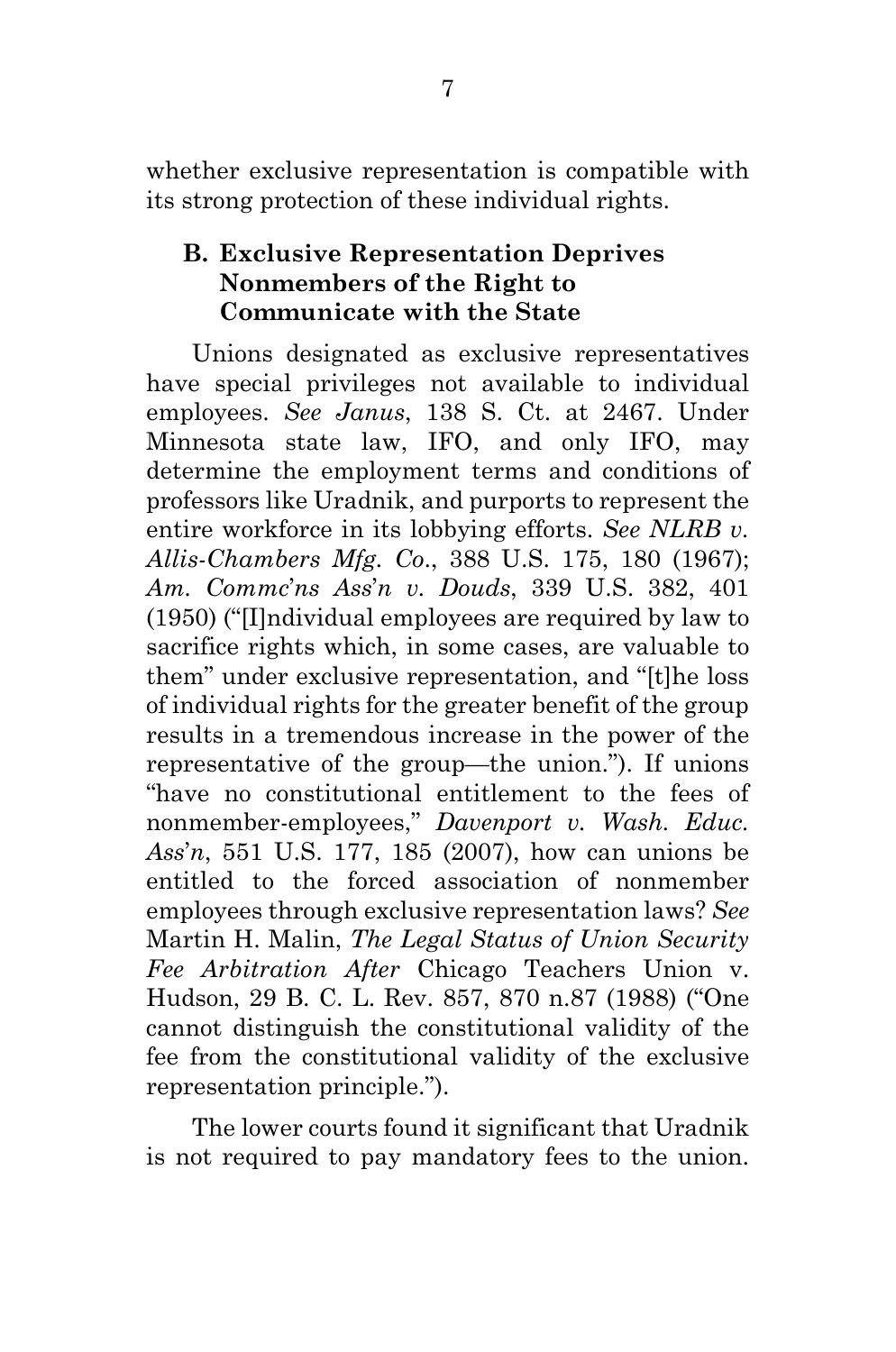Pet. App. 8. However, the fact that she is not compelled to financially support IFO does not absolve the state from its constitutional violation. State law prohibits Uradnik from any communication with the state that may "circumvent the rights of the exclusive representative." Minn. Stat. § 179A.06, subd. 1. The collective bargaining agreement between IFO and the state employer requires that the state employer not meet and negotiate about terms and conditions of employment "with any employee groups or organizations composed of employees covered by this Agreement *except through [IFO]*." Pet. App. 73–74 (emphasis added). Even if both Uradnik and her employer wished to engage in dialogue about working hours, benefits, or retirement, the state employer is prohibited from listening. Thus, exclusive representation "extinguishes the individual employee's power to order his own relations with his employer and creates a power vested in the chosen representative to act in the interests of all employees." *NLRB*, 388 U.S. at 180.

Justice Stevens expanded on this point in his dissent in *Knight*.[2](#page-14-0) While the majority in that case rested on a unique theory that the government is not bound to listen just because people choose to speak, *Knight*, 465 U.S. at 283, the dissenting Justices' view reflected the reality that a government communicative prohibition based on the identity of a speaker in favor of a communicative monopoly for a preferred speaker is odious to the First Amendment. *Id*. at 301 (Stevens, J., dissenting). While it is true that the government is under no affirmative duty to

 $\overline{a}$ 

<span id="page-14-0"></span><sup>2</sup> Justices Brennan and Powell joined Justice Stevens in this portion of his dissent.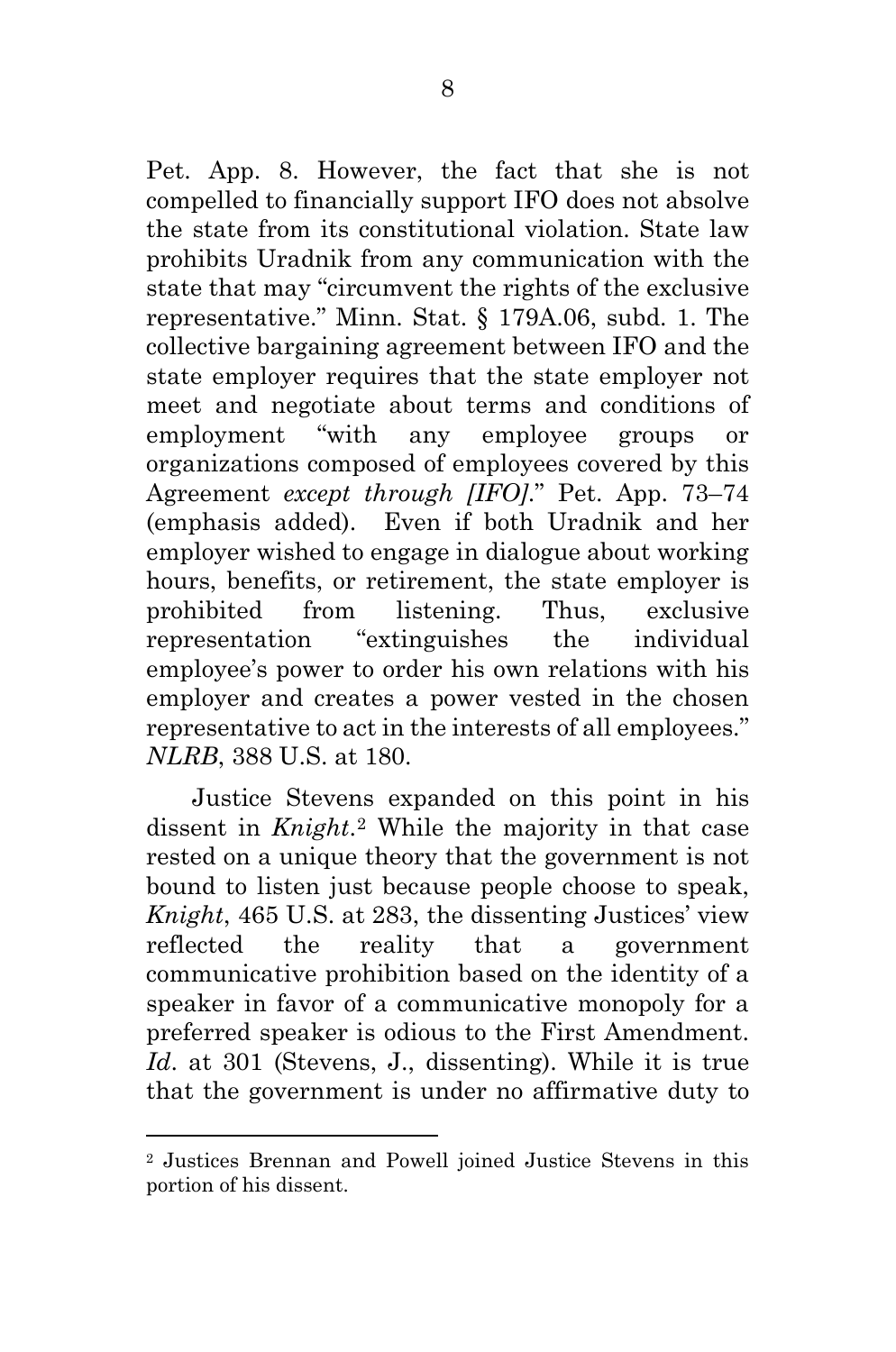listen, preventing citizens from competing in the marketplace of ideas renders their speech futile. *Id*. at 308–09 (Stevens, J., dissenting) ("[T]he First Amendment was intended to secure something more than an exercise in futility—it guarantees a meaningful opportunity to express one's views."). By extension, the freedom of association is protected by the First Amendment because it "makes the right to express one's views meaningful." *Id*. at 309 (Stevens, J., dissenting). A government grant of a communicative monopoly stands directly at odds with the well-recognized principle that government endorsing one form of speech over another is illegitimate. *Carey v. Brown*, 447 U.S. 455, 468 (1980); *see also Police Dep*'*t of the City of Chicago v. Mosley*, 408 U.S. 92, 95 (1972) ("[A]bove all else, the First Amendment means that the government has no power to restrict expression because of its message, its ideas, its subject matter, or its content."); *Whitney v. Cal*., 274 U.S. 357, 375 (1927) (Brandeis, J., concurring) ("[I]t is hazardous to discourage thought, hope, and imagination; [the Founders understood] that fear breeds repression; that repression breeds hate; that hate menaces stable government; that the path of safety lies in the opportunity to discuss freely supposed grievances and proposed remedies[.]").

Even if Uradnik leased local billboards or placed television commercials declaring her opposition to the union's bargaining positions, the state employer is required by statute and the terms of the collective bargaining agreement to ignore her speech in favor of the exclusive representative's positions. Pet. App. 73–74. Whether or not Uradnik joins the union, her voice is effectively silenced, and any attempt to speak contrary to the union would be futile.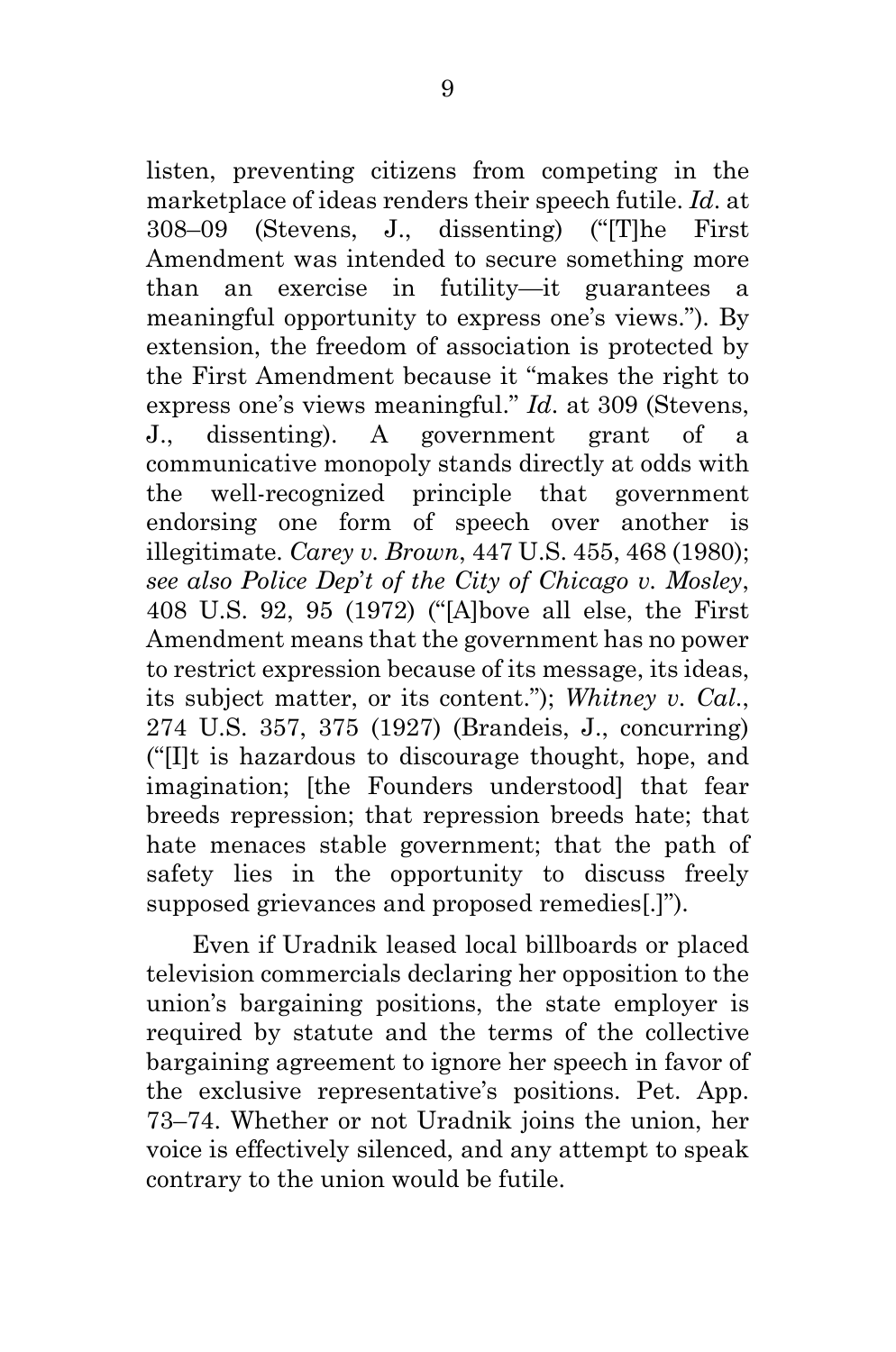Only this Court can provide relief. Particularly in the context of a labor union, dissenters risk retribution from union loyalists. Unions rely heavily on peer pressure, intimidation, coercion, and inertia to prevent dissenting members and nonmembers from opposing union political activities. *See* Murray N. Rothbard, *Man, Economy, and State* 626 (Nash ed., 1970) (1962); Friedrich A. Hayek, *The Constitution of Liberty* 274 (1960); Linda Chavez & Daniel Gray, *Betrayal: How Union Bosses Shake Down their Members and Corrupt American Politics* 44–46 (2004). This is why nonconformists like Uradnik must rely on the Constitution for protection. *See, e.g., W. Va. State Bd. of Education v. Barnette*, 319 U.S. 624, 638 (1943); *Washington v. Seattle Sch. Dist. No. 1*, 458 U.S. 457, 486 (1982) (The judiciary has a special duty to intercede on behalf of political minorities who cannot hope for protection from the majoritarian political process.). While the First Amendment union cases have thus far focused largely on compelled financial subsidization, *e.g*., *Janus*, 138 S. Ct. 2448; *Harris*, 134 S. Ct. 2618; *Knox*, 567 U.S. 298, the exclusive representation aspect equally forces nonunion workers to be used as "an instrument for fostering public adherence to an ideological point of view [they] find[] unacceptable." *Lehnert v. Ferris Faculty Ass*'*n*, 500 U.S. 507, 522 (1991) (quoting *Wooley v. Maynard*, 430 U.S. 705, 715 (1977)).

The lower courts in this case held that exclusive representation laws are a carve-out from normal constitutional scrutiny of infringements on First Amendment guarantees like freedom of association. That holding conflicts with this Court's jurisprudence that requires the government to provide compelling justifications for silencing those who would address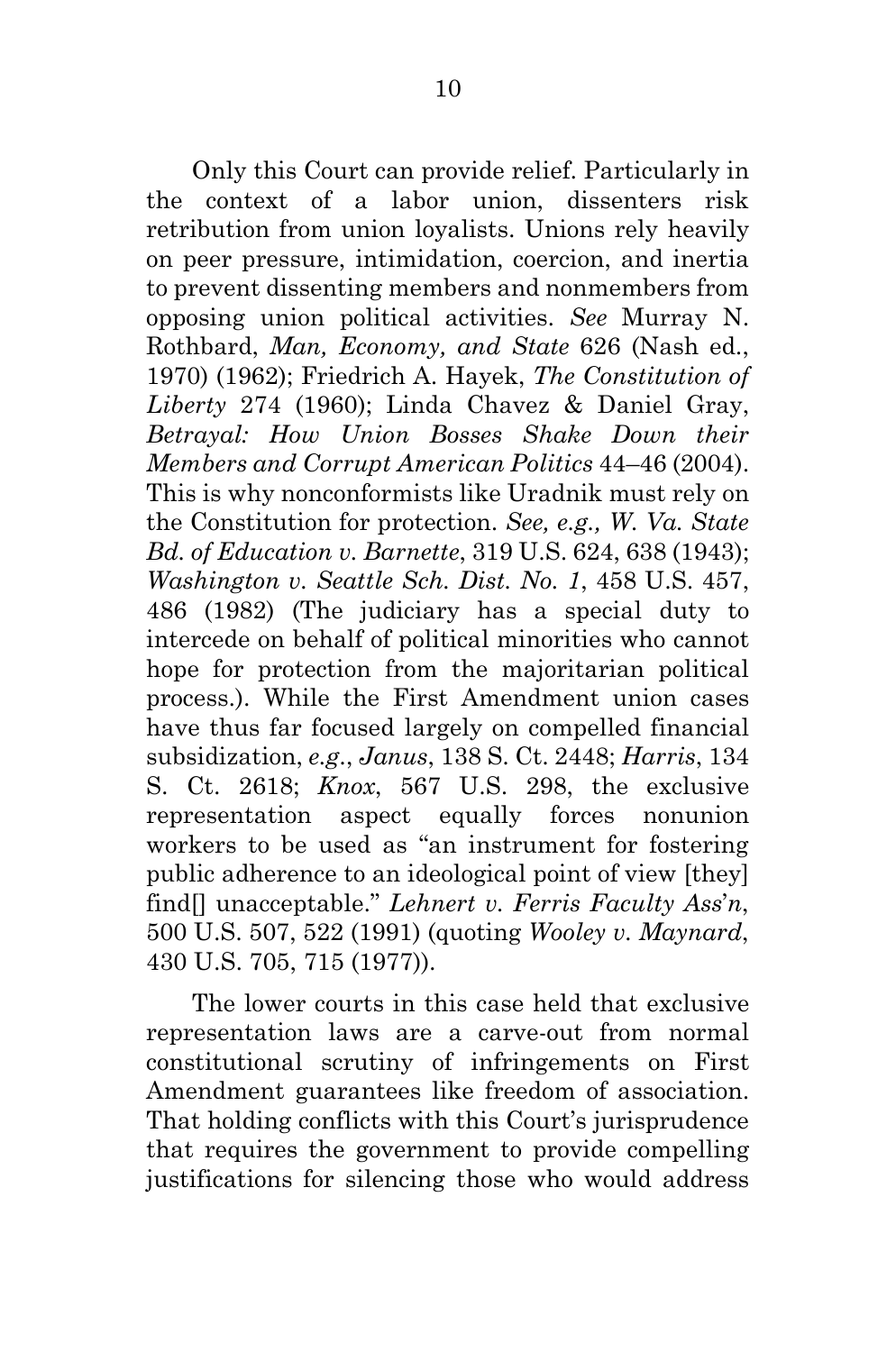their government. As Judge Learned Hand explained, the First Amendment "presupposes that right conclusions are more likely to be gathered out of a multitude of tongues, than through any kind of authoritative selection. To many this is, and always will be, folly; but we have staked upon it our all." *United States v. Associated Press*, 52 F. Supp. 362, 372 (S.D.N.Y. 1943).

#### **II**

### **THIS COURT SHOULD GRANT THE PETITION TO OVERRULE** *KNIGHT*

The courts below based their decisions on *Knight*, and found *Janus* inapplicable because Uradnik is not compelled to pay a mandatory fee to the union. Pet. App. 6–8. However, after this Court's decisions in *Knox*, *Harris*, and *Janus*, *Knight* is no longer good law to the extent it supports such an extensive infringement on Uradnik's constitutional rights.

### **A. Compelled Speech is the Same as the Compelled Funding of Speech**

Compelled speech, like the kind inflicted on Uradnik by IFO's exclusive representation, presents the same dangers as the compelled funding of speech. *Harris*, 134 S. Ct. at 2639; *Knox*, 567 U.S. at 309. The compelled funding of union speech by public employees was definitively struck down in *Janus*, 138 S. Ct. at 2486 ("Neither an agency fee nor any other payment to a union may be deducted from a nonmember's wages, nor any other attempt made to collect such a payment, unless the employee affirmatively consents to pay."). The lower courts in the instant case erroneously distinguished compelled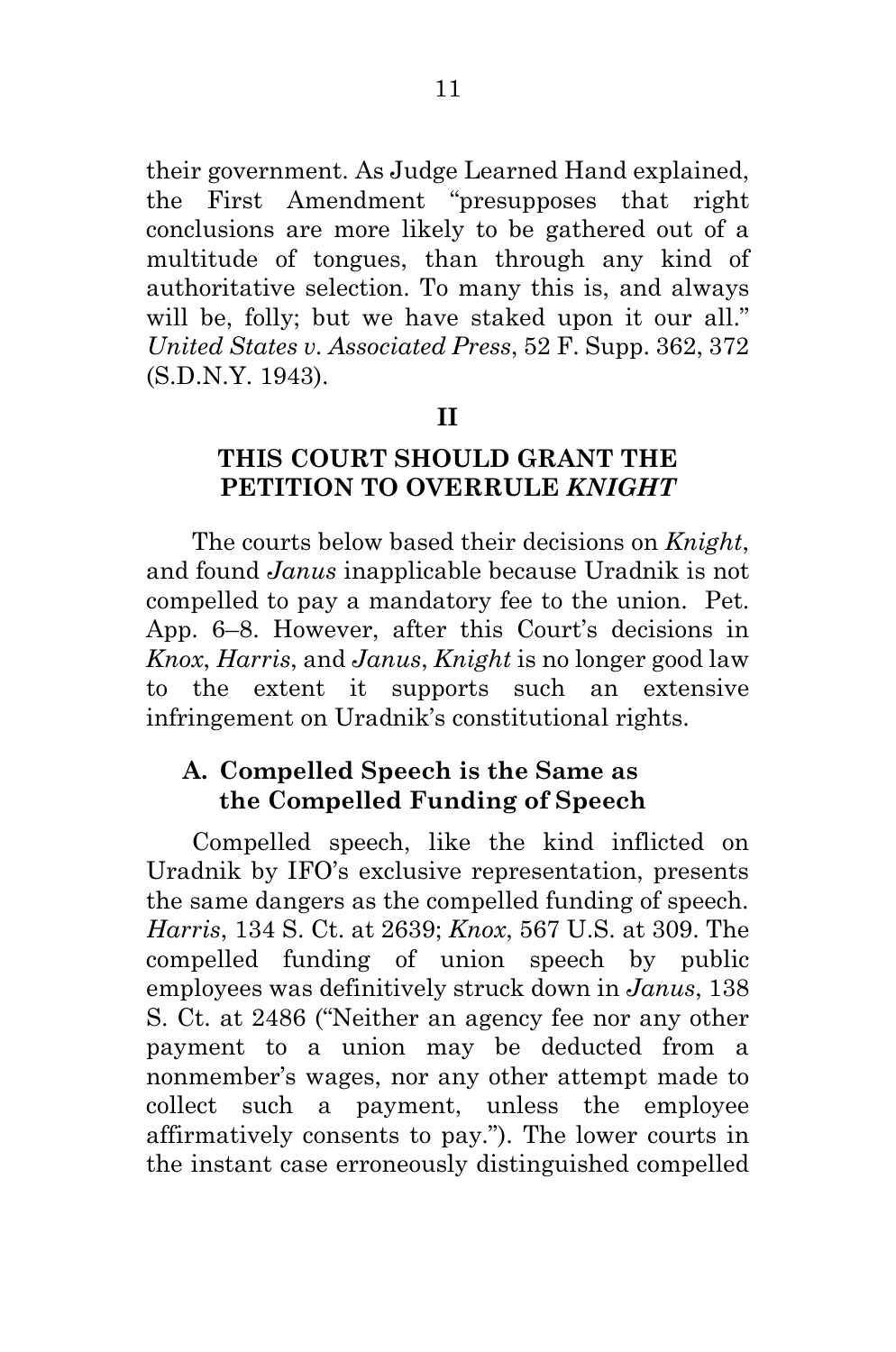speech from the compelled *funding* of speech, allowing exclusive representation to survive the sea-change in this Court's conception of an employee's First Amendment rights after *Janus*. This Court should grant certiorari in this case to squarely consider the effects of *Janus* on *Knight* in particular and exclusive representation more generally.

This Court's decision in *Knight* was based largely upon *Abood*, 431 U.S. at 209. *Abood* was the first time in American history that the Court held that the state had no affirmative obligation to show a compelling interest when a state law intruded upon protected speech, *Abood*, 431 U.S. at 263, and was based upon a misreading of precedent, *Harris*, 134 S. Ct. at 2632 ("The *Abood* Court seriously erred in treating *Hanson* and *Street* as having all but decided the constitutionality of compulsory payments to a publicsector union."). *Abood* relaxed First Amendment protections based on two justifications: the preservation of "labor peace" and the prevention of "free riders." *Harris*, 134 S. Ct. at 2631. These justifications were held to be insufficiently compelling in *Janus*, 138 S. Ct. at 2466–69 (noting that labor peace can be achieved "through means significantly less restrictive of associational freedoms," and that "avoiding free riders is not a compelling interest"), and *Abood* was overruled. *Janus*, 138 S. Ct. at 2486. If the justifications for impinging on the First Amendment are not present, then the case advancing those justifications is inapplicable. And if the *Abood* foundation is removed, the entire structure of *Knight* as applied to this case must fall. *Knight*, based on the false premises of *Abood*, must be reconsidered and overruled. *Bosse v. Oklahoma*, 137 S. Ct. 1, 2 (2016)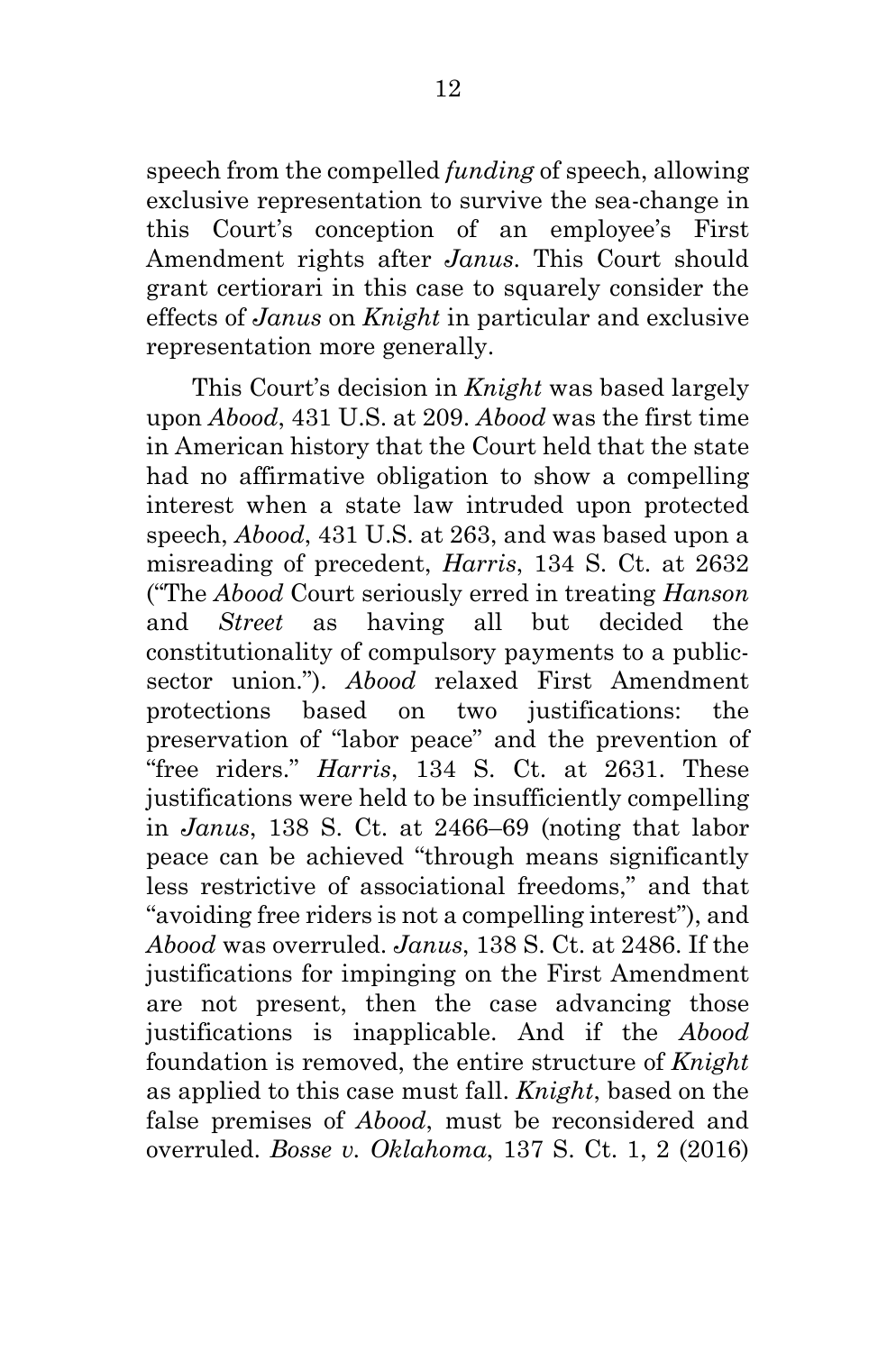(Only this Court has the "prerogative . . . to overrule one of its precedents.").

#### **B.** *Knight* **Cannot Support Infringement on Freedom of Association**

Although lower courts addressing exclusive representation rely heavily upon it, *Knight* only briefly touches upon the question of freedom of association, which is central to the instant case. In *Knight*, the Court likens the pressure to join a publicsector union with the pressure to join a majority political party, which is "inherent in our system of government." 465 U.S. at 290. This brief comment, addressing a tangential issue to the main question of the case, has been seized upon and advanced by prounionization advocates in recent years.

Nowhere does *Knight* suggest that this limited observation was intended to apply across the board to all nonunion members at all possible times. Since it was decided in 1984, *Knight* has been overwhelmingly cited for the proposition that the right to speak does not guarantee a commensurate right to be heard by the government. *See*, *e.g.*, *Bridgeport Way Cmty. Ass*'*n v. City of Lakewood*, 203 F. App'x 64, 66 (9th Cir. 2006) ("The Constitution does not grant to members of the public generally a right to be heard by public bodies making decisions of policy."). The D.C. Circuit's rationale in *Autor v. Pritzker* explicitly recognizes this limited scope. 740 F.3d 176, 181 (D.C. Cir. 2014) ("[T]he Supreme Court recognized [in *Knight*] that the government may choose to hear from some groups at the expense of others . . . ."). This application of *Knight* to infringe on the First Amendment freedoms of Uradnik does not represent *Knight* as traditionally applied, but rather constitutes an unwarranted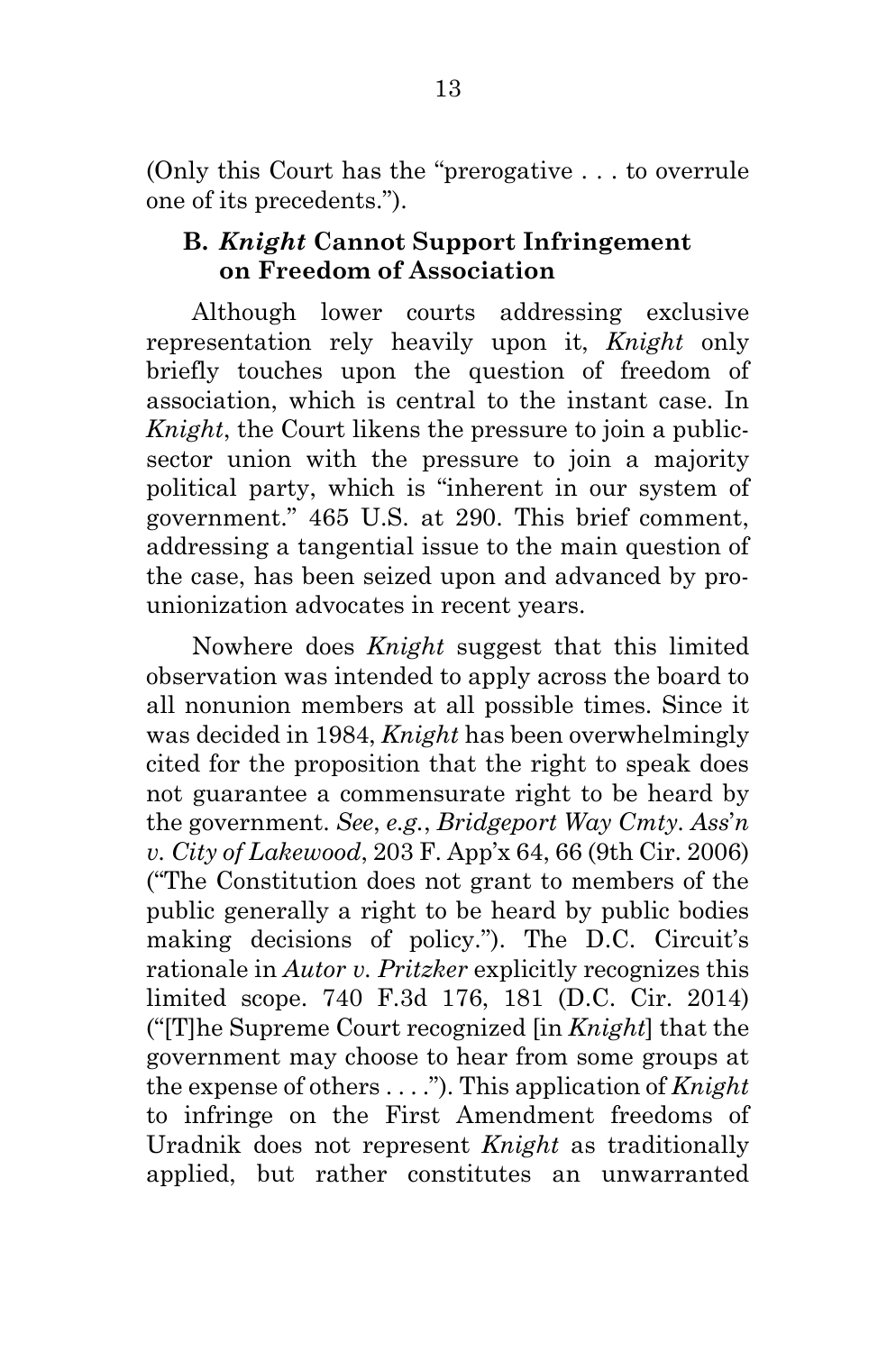interpretation that this Court should reject in light of its recent cases applying the First Amendment to instances of union compulsion.

Stare decisis should not deter this Court from reconsideration of *Knight*. An exceptionally important constitutional issue is presented in this case: whether the exclusive representation of quasi-public employees by a public employee union impinges on their First Amendment rights. Stare decisis is a high bar to overcome, but "not an inexorable command." *Pearson v. Callahan*, 555 U.S. 223, 233 (2009). The doctrine applies "with perhaps least force of all to decisions that wrongly denied First Amendment rights: 'This Court has not hesitated to overrule decisions offensive to the First Amendment (a fixed star in our constitutional constellation, if there is one).'" *Janus*, 138 S. Ct. at 2478 (quoting *Fed. Election. Comm*'*n v. Wisconsin Right to Life*, *Inc*., 551 U.S. 449, 500 (2007) (Scalia, J., concurring in part and concurring in judgment)). It is particularly appropriate to overrule previous decisions when intervening changes have "removed or weakened the conceptual underpinnings from the prior decision." *Patterson v. McLean Credit Union*, 491 U.S. 164, 173 (1989). In this case, *Harris* and *Janus* have significantly weakened the concepts underpinning *Knight*, and this Court should review *Knight* in light of those intervening changes.

With the compelled funding of speech now firmly dismantled, the tenuous distinction between compelled speech and the compelled funding of speech must fall. It does not matter that Uradnik is not forced to financially support IFO; as a public employee, her forced association with IFO as a bargaining unit